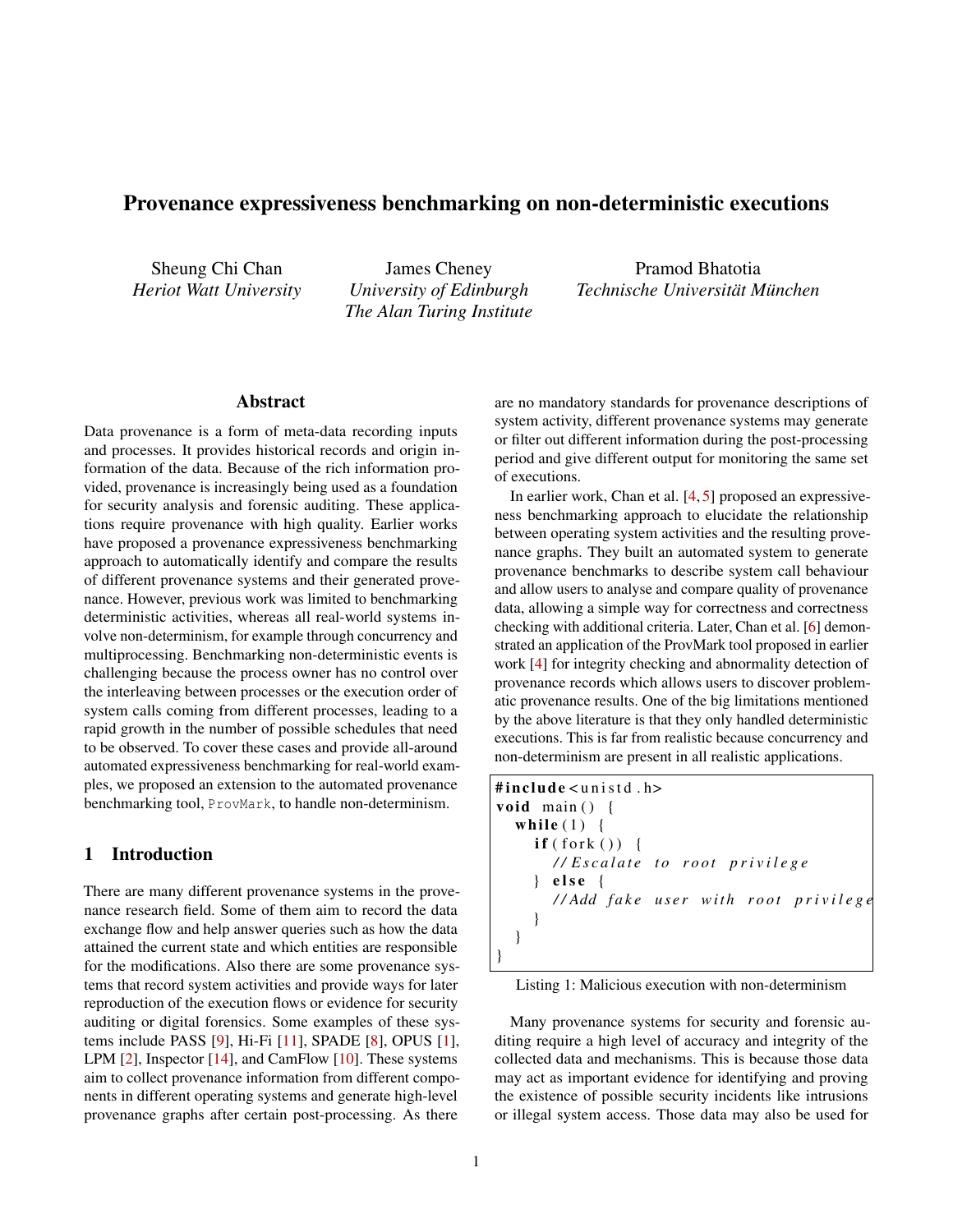auditing regulatory compliance. Although in Chan et al. [\[6\]](#page-8-9) the authors show that ProvMark is capable of discovering potential integrity problems for those provenance systems, the larger scale application remains an open problem because many of the realistic applications and attacks are working under non-deterministic settings, like the one shown in Listing [1](#page-0-0) in which the real intrusion may exist in different nondeterministic branches. For a larger coverage of possible applications and to increase the usefulness of the ProvMark approach, it is necessary to extend the ProvMark mechanism to handle non-deterministic input. This setting allows Prov-Mark to provide better expressiveness benchmarking functionality for provenance systems on collecting accurate and complete provenance information for both deterministic and non-deterministic program execution. This could help to analyse the capabilities of those provenance systems for security and forensic applications. In addition, adding support for nondeterministic input can also provide a broader understanding to normal users of the behaviour and reliability of different provenance systems for non-deterministic program execution arising in real-life applications.

This paper proposes an extension to the ProvMark tool that can also handle non-deterministic program execution and covers a large range of provenance expressiveness benchmarking towards more realistic application executions. This approach shows that ProvMark is more capable of handling realistic executions to provide a beneficial comparison to users of provenance data quality checking for security applications. The extensions aim to answer the following questions.

- What are the differences between provenance graphs generated for deterministic or non-deterministic executions?
- How can we cover all of the non-deterministic paths to retrieve reliable results?
- How to identify if a certain non-deterministic branch has been executed in a trial run?
- How to analyse or compare provenance benchmarks for non-deterministic executions?

The structure of the rest of this paper is as follows. Section [2](#page-1-0) provides some background of the ProvMark tool and its application to integrity checking and abnormality detection with deterministic input. Section [3](#page-2-0) describes our extension of ProvMark in detail, including the methodology and implementation. Also, discussion of how to ensure non-deterministic path coverage is included. Section [4](#page-5-0) shows some sample results generated by the extended ProvMark for certain nondeterministic examples. Additional analysis and comparison of the extension and the results themselves are included in this section. Section [5](#page-6-0) discusses the usefulness of the ProvMark extension and discuss further limitations. Finally, Section [6](#page-7-0) concludes and discusses ongoing and future steps.

# <span id="page-1-0"></span>2 Background

In Chan et el. [\[4,](#page-8-7) [5\]](#page-8-8), the authors proposed *provenance expressiveness benchmarking* and then developed an automated system ProvMark to handle the benchmarking process. Their major contributions included the identification of how different system call behaviours contribute to the final provenance graph results and generate provenance benchmarks for each of the system calls automatically. These provenance benchmarks show how three different provenance systems (SPADE [\[8\]](#page-8-2), OPUS [\[1\]](#page-8-3) and CamFlow [\[10\]](#page-8-6)) each handle the same set of operations in a different manner. They also act as a basis to identify what information is processed by each provenance system in the final provenance graph if certain activities happened in the execution period. Developers of those provenance systems can then use these provenance benchmarks to compare provenance data qualitatively for different applications. Besides, it also helps to discover possible problems, bugs and malfunctions in those provenance systems when some unexpected provenance benchmark has been received.

ProvMark works by comparing the provenance resulting from monitoring a *background program* that performs background activity such as process initialization and termination with a *foreground program* which also performs the additional target activities. Another key contribution of the original ProvMark tool is the adoption of answer set programming to help solve the hard graph/sub-graph isomorphism problems of property graphs [\[3\]](#page-8-10). This allows a more flexible way to compare provenance graphs with large numbers of elements including property labels.

For the provenance benchmarking process, we need to make use of certain provenance recording tools to generate provenance graphs at the beginning. We need to start the chosen provenance collecting tools with certain settings, then we need to execute the background and foreground binaries. ProvMark uses a unified format to analyse the provenance graph, so those provenance graphs need to be converted into this format. Datalog is the data format chosen for this purpose. After that, generalization process is performed to filter out volatile properties. These volatile properties are mainly timestamps and identifiers that are always different on different trial runs and do not provide much information for the real behaviour of a specific set of executions. Besides, they also act as noise because they are not pertained for each run and keep changing for every trial run which affect the accuracy of the graph filtering and benchmark generation process. Lastly, the generalized foreground and background graphs are compared to filter out the duplicate part and the remaining part in the foreground graph is the resulting provenance benchmark.

In a later paper, Chan et al. [\[6\]](#page-8-9) performed small manual experiments to simulate unreliable sources of provenance collection to demonstrate the feasibility of the integrity checking and abnormality detection by ProvMark on deterministic executions. Their preliminary results show that ProvMark was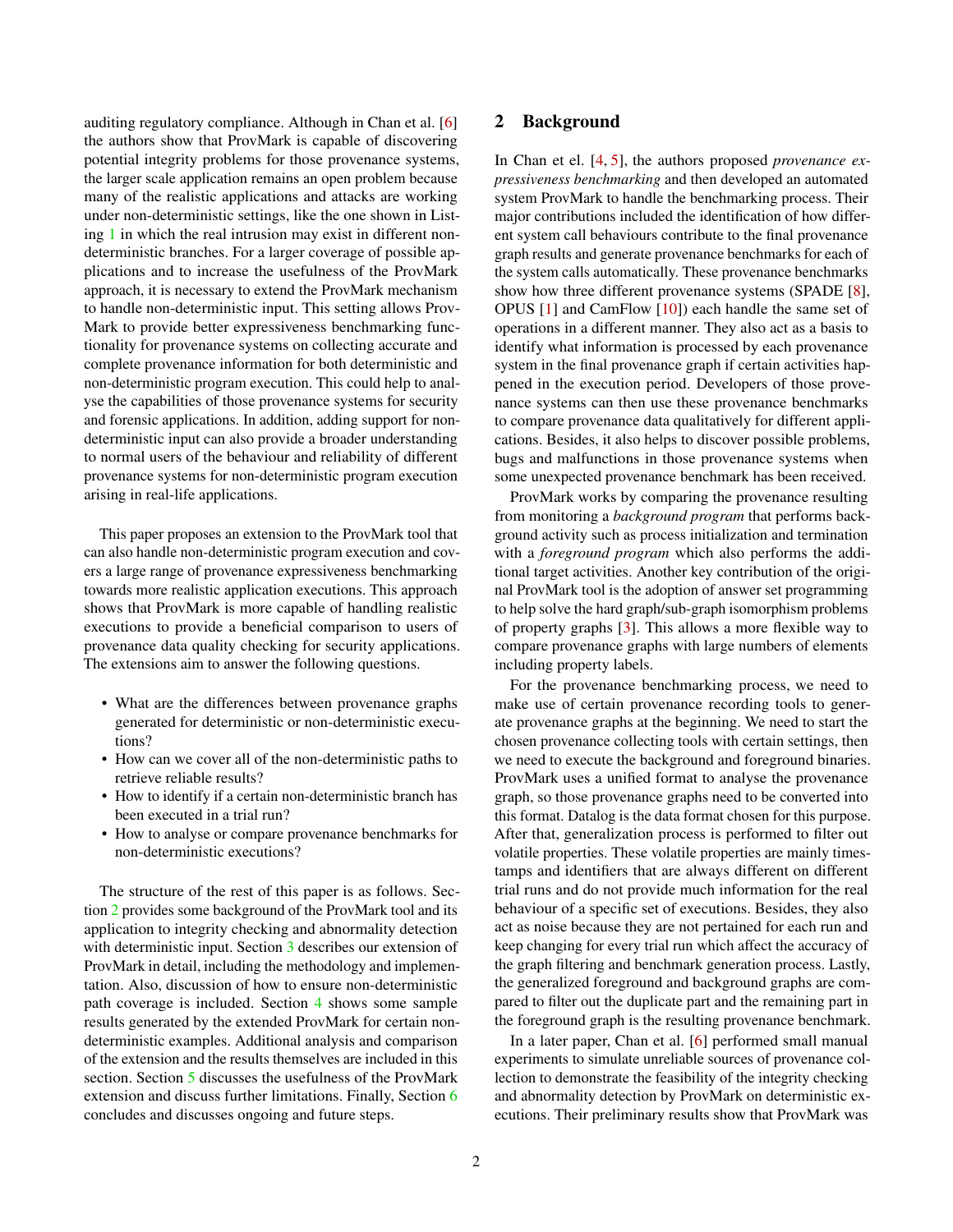able to assist the discovery of integrity problems in provenance records and underlying problems or attacks.

The above mentioned literature just concentrates on deterministic input. They are not sufficient to handle realistic cases which contain non-deterministic execution. This paper aims to extend ProvMark's benchmarking process to support both deterministic and non-deterministic activity sequences and make the tool applicable to more realistic situations.

In a general context, non-deterministic events refer to some system call combinations that may return different kernel action sequences across different runs. The major reason for the unpredictability either comes from the system calls themselves or combinations of multiple system calls. There are multiple types of non-deterministic system calls that can result in non-deterministic events, which can be classified into different categories. *Concurrent system calls* can handle multiple threads and processes but do not have much control over the execution order of the multiple threads and processes. Both *Socket system calls* and *Streaming system calls* are system calls handling communication and data transfer across different artefacts, processes and components. *Streaming system calls* perform internal communication and *Socket system calls* perform internet communications and streaming through sockets. *I/O system calls* control the input and output events and also data buffering which also belongs to the non-determinism family. Last but not least, there are some adversaries that make use of some *randomization and redundancy* to create obfuscation to avoid showing the patterns of their attack or some other sensitive activities. These system calls also belong to the family of non-deterministic events.

#### <span id="page-2-0"></span>3 Extending ProvMark for non-determinism

As mentioned above, our main objective is to extend Prov-Mark and its automated provenance benchmarking approach to non-deterministic activities. The original design of *Prov-Mark* requires comparisons of two provenance graphs (ignoring some volatile properties that keep changing in each trial executions), one named as background graph (bg) which contains the provenance describing the background activity and the other named as foreground graph (fg) which contains the provenance describing the target activity combined with the background activity. One of the major features of the *Prov-Mark* tool is to compare and identify the difference between the two graphs which represents the provenance structure of the target events. ProvMark retrieves the two provenance graphs by executing a benchmark program with CPP directive statement. The target activities in this special benchmark program are enclosed by the #ifdef TARGET CPP directive statement. The program is then compiled into two different binaries with or without the TARGET keyword defined. This results in two slightly different binaries which perform similar background activities, and one of them performs additional target activities. As a result, ProvMark retrieves two slightly

different provenance graphs bg and fg, from the execution of the two similar programs and compares them to get the difference. The difference forms the provenance benchmark describing the target activities. In this section, we define our extension on ProvMark to handle provenance benchmarking on non-deterministic events.

#### 3.1 Overview of the extension

The provenance benchmark generated by ProvMark can identify the kernel execution patterns for certain action sequences. The same action sequences may behave in a non-deterministic manner in the kernel throughout multiple executions. To distinguish the multiple sets of non-deterministic events in the provenance graph format, we need to trace the activities involved in the kernel action sequences represented by the resulting provenance graph. In a Unix-like environment, there are many tracing tools at the kernel level. We could also customize our module to do the job like CamFlow [\[10\]](#page-8-6) but that would require the system to run on top of the customized kernel module and requires kernel access to do so. We choose an easier approach to make use of the existing activity tracer *Ftrace* [\[7,](#page-8-11) [12,](#page-8-12) [13\]](#page-8-13). Ftrace is a tracing utility built and residing in the kernel. It is derived from two well-known tools, the latency tracer and the logdev utility. They combine to help us monitor the activities and events (based on system calls) happening in the kernel and return debugging information describing all executions and action sequences. Similar to the LSM hook of CamFlow, Ftrace is a kernel utility which requires some module to pass the result back to the user level for processing. We choose *trace-cmd* to act as the front-end of Ftrace which is a tool shipped with many Linux distributions. It can configure, start, and stop Ftrace event and function tracing and retrieve results from the kernel. It will also process and filter the results according to the configuration.

As we mentioned above, non-deterministic events will generate multiple sets of kernel action sequences or similar sets with different orders. For example in Code Snippet [2,](#page-3-0) we put two system calls in separate threads. Both of the system calls will be executed eventually, but the execution order is nondeterministic. Another example in Code Snippet [3,](#page-3-1) we apply randomization to conditional branches, so different system calls are executed determined by the result of the random source. Different system calls may be executed for each trial run. To handle different provenance graphs representing different possible executions and to preserve the generalization features which aim to remove volatile information, we need to distinguish graphs and group the similar graphs together according to the combination and order of system calls in each of the graphs. We make use of the *event tracing* features of Ftrace to help us identify and group the generated provenance graphs. As we know, Ftrace also aims to record the action sequences, events and functions that happened in the kernel level, so if the same schedule happened twice, their Ftrace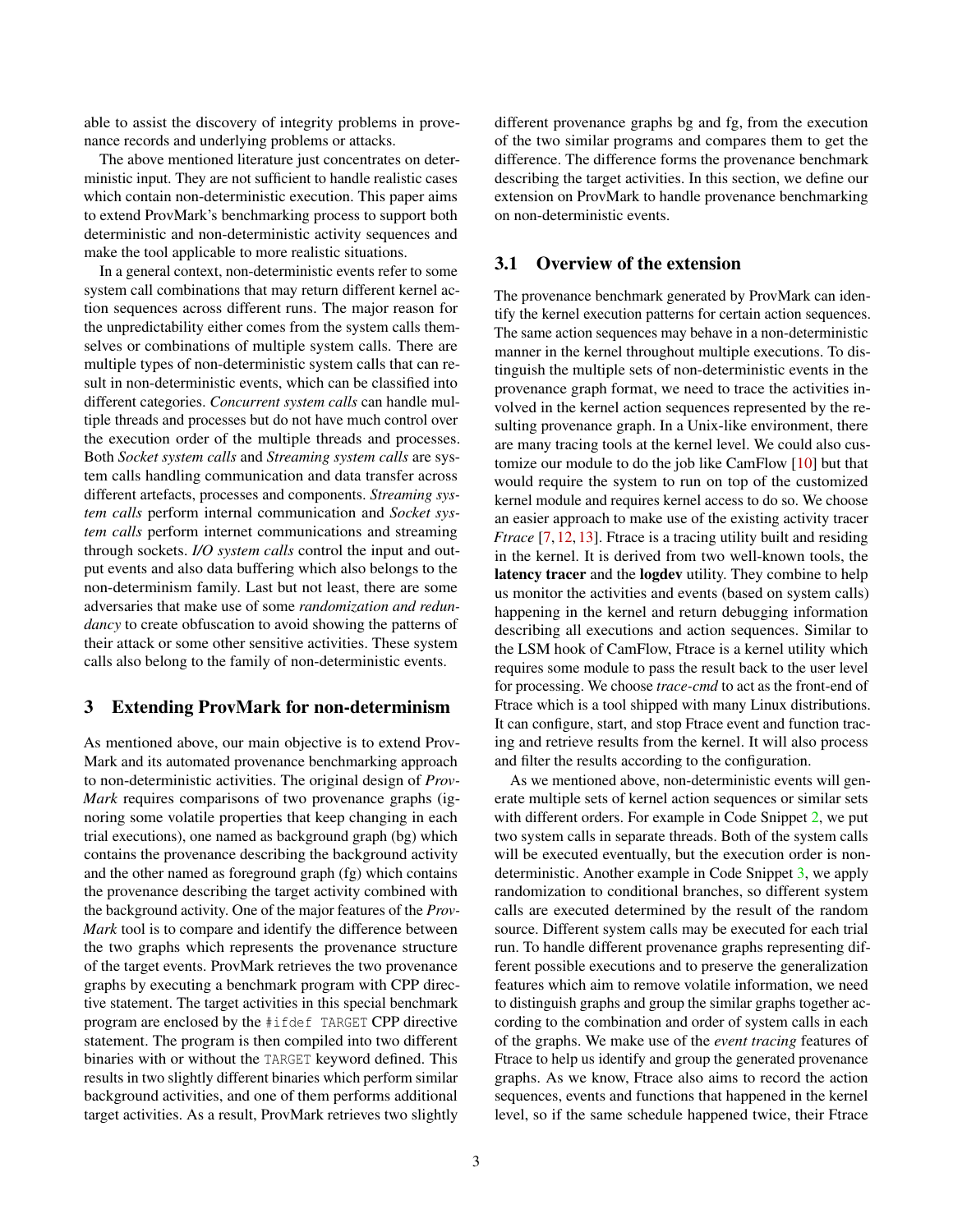result should also be similar. In this case, the Ftrace result can act as the *fingerprint* for a certain combination of kernel action sequences and the related provenance graph generated for this combination. We only need to match the fingerprints to group the generated provenance graphs. The process to distinguish the generated provenance graphs by comparing their fingerprints (Ftrace results) is defined as *fingerprinting* and it is the additional step added to *ProvMark* between the recording subsystem and generalization subsystem. Although we can not guarantee that all paths are executed in the trial executions, we at least can make sure that the process of generalization, comparison and benchmark generation is only done between provenance graphs representing the same execution paths. This action avoids polluting the patterns and benchmarks with non-isomorphic (sub)graph pairs.

```
#include<unistd.h>
void main () {
          if (fork ())/ / A c t i o n 1
          \} else {
                     / / A c t i o n 2
          }
}
```
Listing 2: Example for non-determinism with different orders

```
#include < stdlib.h>\#include < time.h>
void main () {
         sr and (time(0);
          if (rand() \% 2 == 0) {
                   // Path 1} else {
                   / / P at h 2
          }
}
```
Listing 3: Example for non-determinism with different paths

In some of the cases, the executions of all possible combinations of an non-determinisitic input may not be possible if the number of system calls increases or more complex conditions are introduced. Also, as the non-deterministic event execution and schedules are out of our control, there is a possibility that some combinations have far lower chance to be triggered and we can never guarantee to execute all combinations of the non-deterministic input. For a better coverage, we run the trial execution for multiple times more than the total number of combinations. For example, we will execute 12–16 trial runs for non-deterministic events that have 4 combinations. Although this may not be enough to cover all possible schedule, repeating for 3 to 4 times more than the total number of schedules is enough to cover most of the common schedules and

those leftovers are only some less frequent schedules in those test cases we are using with small number of schedules. Scaling up to much larger numbers of non-deterministic schedules may require significant increase of the trial. In general, if most of the schedules are following a normal distribution, that amount of trial execution should cover most of the schedules for smaller cases. We then process the graph generalization and benchmarking processing on top of this assumption. We also provide an evaluation of the coverage in Section [4.](#page-5-0)

# 3.2 Tracing kernel actions

The original ProvMark tool uses a specialized module to control the underlying provenance recording module like SPADE [\[8\]](#page-8-2) or CamFlow [\[10\]](#page-8-6). Those tools will monitor the execution of the binaries and return provenance graphs as a result. The process will execute multiple times to collect a set of background graphs and a set of foreground graphs for the generalization process. After that, we generalize each of the groups separately to avoid the incomparable problems between graphs representing different non-deterministic paths.

The first thing we need to do is to classify and group the graphs with the same schedules (non-deterministic path). Although it is possible to obtain the same provenance result on the execution of different non-deterministic path, we consider two trial runs on the same schedule if they have exactly the same set of system calls and execution order. The main reason for this assumption is because if they have the exact same set of executions, then it is unnecessary to distinguish them as they result in the same provenance benchmark. As a result, we can classify those provenance graphs by matching their system call order list. We use an existing kernel framework Ftrace and its user-level control client trace-cmd to retrieve all of the system call executions that are passing through the permission checking in the kernel performed by the Linux Security Enhancement (Linux SE).

In each trial run of the foreground program, we use tracecmd to start Ftrace alongside the provenance collecting tools to capture the list of system calls for the execution of the foreground program. We also configure the provenance collecting tools to ignore the system calls generated by the process of controlling trace-cmd and any of its child processes to avoid additional undesired provenance from the trace-cmd utility and the Ftrace framework. After each trial run, we get a system call schedule to match with each of the foreground provenance graphs. As we assumed that all of the non-deterministic input is enclosed in CPP directives, the background graph is always deterministic and so all of them should have the same sequence of system calls received from the *trace-cmd* components. This statement should also be true for foreground graphs of deterministic input.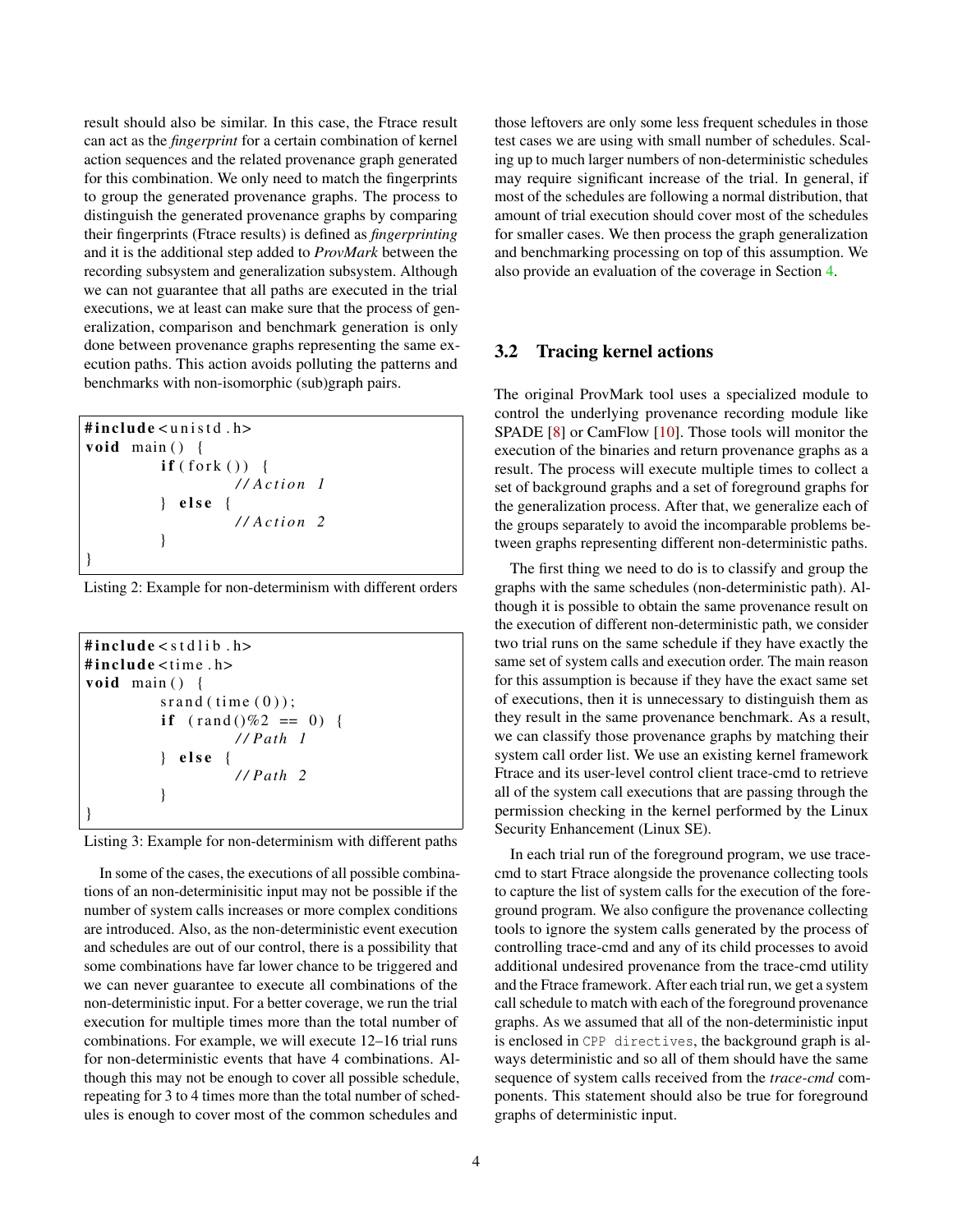#### 3.3 Fingerprinting and grouping

After the execution of the binaries, the provenance recording tools will return a set of provenance graphs. In addition, the Ftrace framework will also return a set of system call schedules which relays through the trace-cmd utility to the user level. Although in our experiment, we are considering small sets of system calls initially, we eventually intend to adapt *ProvMark* for use on larger target non-deterministic action sequences. Large target action sequences not only produce larger provenance graphs for analysis but also contain a large number of system calls to be executed. Thus, it will result in a very long schedule. For easy classification, analysing efficiency and readability consideration, it is essential to control the size of these identifiers. To do this, we first concatenate all the system call names in the schedule to form a long string, then we generate a hash value for this long string to form the fingerprint which is always a fixed size. This fingerprint is used directly as the identifier for the graph.

<span id="page-4-0"></span>

Figure 1: Fingerprinting and Grouping

The next step is to group the foreground graphs into similar groups and generalize the graph sets separately. In this process, graphs with the same fingerprint will be grouped because it means that they executed the same system calls in the same order. As we are assuming all of the possible combinations of the non-deterministic events should be executed, the total number of groups should be equal to the number of the possible combinations. This statement is also true for deterministic events because the number of possible combinations for deterministic input should be one. After the grouping of the graphs, each group is passed on to the generalization subsystem to continue the process, the fingerprint for each of the groups should also be preserved. The result of this stage should be a generalized background graph and a set of generalized foreground graphs, each with its own fingerprint

identifier. Figure [1](#page-4-0) shows an illustration of the fingerprinting and grouping process. Those graphs will be classified into groups and handled separately. The generalization process will be done for each group of graphs separately.

#### 3.4 Generate multiple benchmarks

The clear difference from the handling of deterministic events is that there may exist multiple foreground graphs that need to go through ProvMark process. Each generalized foreground graph is associated with its unique fingerprint and is compared to the background graph one by one to retrieve a provenance benchmark pattern. At last, ProvMark generates a set of provenance benchmark graphs after processing non-deterministic program input and each of the provenance benchmark results are labelled by their fingerprint. This implementation treats each of the non-deterministic schedules as a separate deterministic schedule and generates a provenance benchmark one by one. This approach transforms the non-deterministic execution to multiple deterministic executions for the provenance benchmarking process. As a result, each of the separate comparisons generates a different provenance benchmark, all of these benchmarks contribute to the group of provenance results for this specific non-deterministic execution.

Recalling the motivation of *ProvMark* and the expressiveness benchmarking, we aim to identify the key elements of a provenance graph that represent the target action sequences correctly and completely which can map the graph back to a set of action sequences with a one to one relationship. The resulting provenance benchmark represents the key elements to describe a certain action sequence for that specific provenance system, thus it acts as a benchmark for the tool. It can also be used as a pattern to identify the existence of the action sequence in a runtime environment for the same provenance system. For non-deterministic input program, we do not know which combination will execute in each trial. Thus we need to collect all possible combinations of executions and map them one by one to the current trial. If any of the benchmarks matched the new trials, we can confirm the existence of the matching of non-deterministic action sequences and we can even label them by their fingerprints. If the benchmark process covers all possible combinations, the generation of the set of provenance patterns for each of the combinations should be complete in describing all possible behaviours of the nondeterministic input program. Thus it should cover all possible future runs and guarantee the identification of the existence of execution for either of the combinations. This, however, is not guaranteed in the current implementation because we still have no way to ensure all combinations are covered. This remains a future enhancement for ProvMark.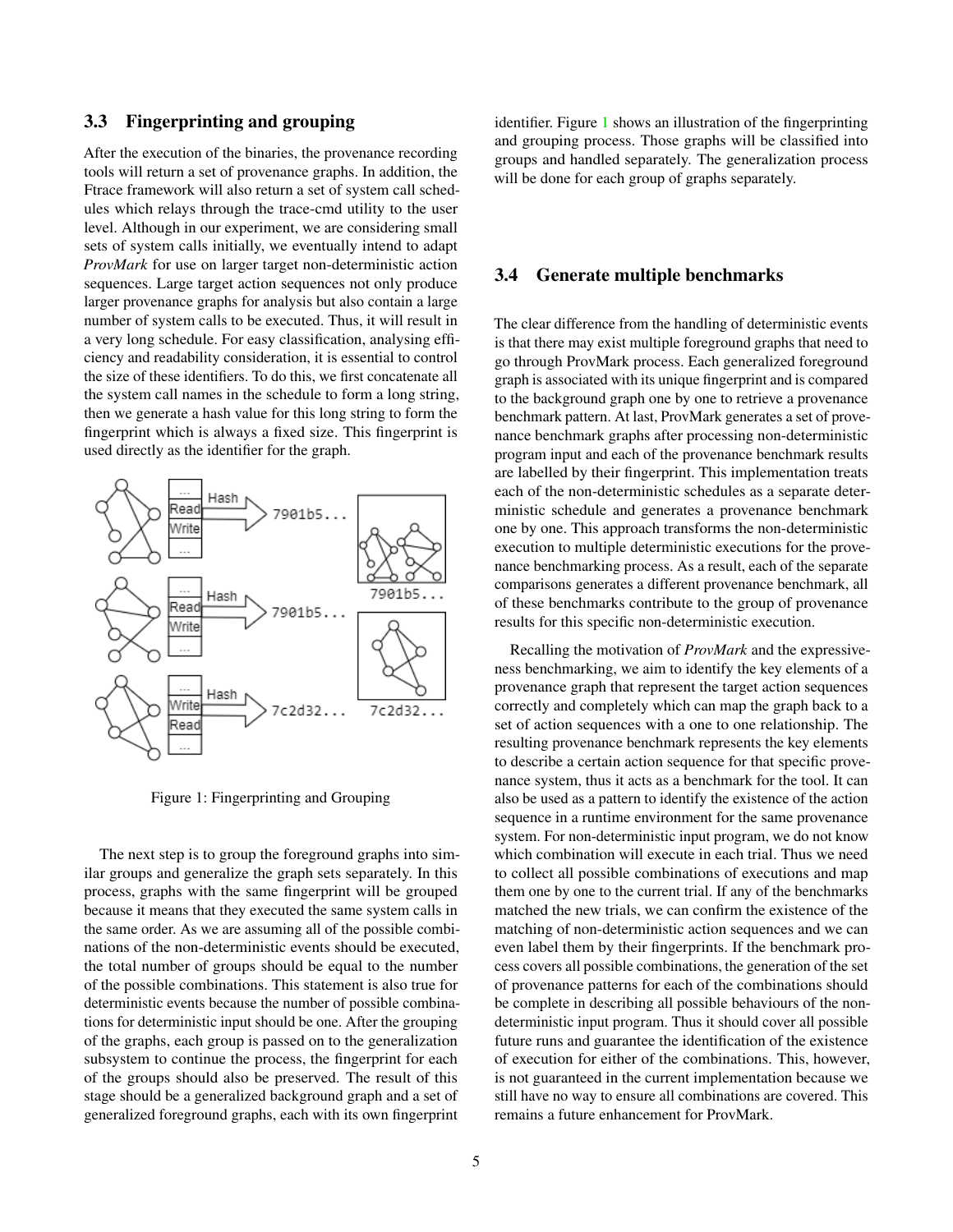## <span id="page-5-0"></span>4 Result analysis

This section provides a basic evaluation of our nondeterministic handling extension. We create one small nondeterministic program input for the evaluation.

#### 4.1 Testing program

In the presence of non-determinism, there will not be much difference in the recording subsystem of ProvMark. Ftrace works in parallel with the provenance recording tools to capture the system call lists which are then concatenated and hashed to form the fingerprint identifiers. The additional step required from the original ProvMark design is the classification and grouping steps and treating each of the groups as a separate deterministic case for further processing.

Code Snippet [4](#page-5-1) shows a benchmark program with nondeterministic input. It contains two threads, one thread performs two read events and the other thread performs two write events. The total number of possible schedules is 6. We labelled the two write events as  $W_1$  and  $W_2$  and the two read events as  $R_1$  and  $R_2$ . Because the write events and the read events are in the same thread respectively, *W*<sup>1</sup> must be performed before  $W_2$  and  $R_1$  must be performed before  $R_2$ . Thus the only possible combinations are shown in Table [1.](#page-5-2)

```
#include lt; time.h>#include < stdlib h>\#include \leq f c n t l . h >#include <unistd.h>
int main () {
int id = open("test.txt", O_RDWR);char buf [1]:
#ifdef PROGRAM
if (fork()) {
   read (id, buf, 1); // R1
   read (id, buf, 1); // R2
\} else {
   write (id, "TEST", 1); // W1
   write (id, "TEST", 1); // W2
}
# e n di f
close(i d);
}
```
Listing 4: Sample benchmark program with non-determinism

<span id="page-5-2"></span>

| $\begin{array}{ c c c c c c }\hline \textbf{\#1} & W_1 \rightarrow W_2 \rightarrow R_1 \rightarrow R_2 & \textbf{\#2} & W_1 \rightarrow R_1 \rightarrow W_2 \rightarrow R_2 \\\hline \end{array}$                          |  |
|----------------------------------------------------------------------------------------------------------------------------------------------------------------------------------------------------------------------------|--|
| $\begin{array}{ c c c c c c }\hline \textbf{\#3} & W_1 \rightarrow R_1 \rightarrow R_2 \rightarrow W_2 & \textbf{\#4} & R_1 \rightarrow R_2 \rightarrow W_1 \rightarrow W_2 \hline \end{array}$                            |  |
| $\begin{array}{ c c c c c c c c c } \hline \textbf{\#5} & R_1 \rightarrow W_1 \rightarrow R_2 \rightarrow W_2 \rightarrow W_2 \rightarrow W_2 \rightarrow W_2 \rightarrow W_2 \rightarrow W_2 \rightarrow W_2 \end{array}$ |  |

Table 1: All possible execution paths of Code Snippet [4](#page-5-1)

#### 4.2 Sample provenance result

From the description of the testing program above, we understand that there are at most six different execution schedule possible for the execution of the program shown in Code Snippet [4.](#page-5-1) Theoretically, the choice of executing each of the schedule depends on many factors and should be considered as random. Thus we do not have any certainty guarantee that all schedules are covered because there may exist some less frequent combinations or we may simply be unlucky. We use the provenance tool SPADE [\[8\]](#page-8-2) for this experiment to try generating provenance benchmarks for each of the schedules.

<span id="page-5-3"></span>

Figure 2: Provenance benchmarks for Code Snippet [4](#page-5-1)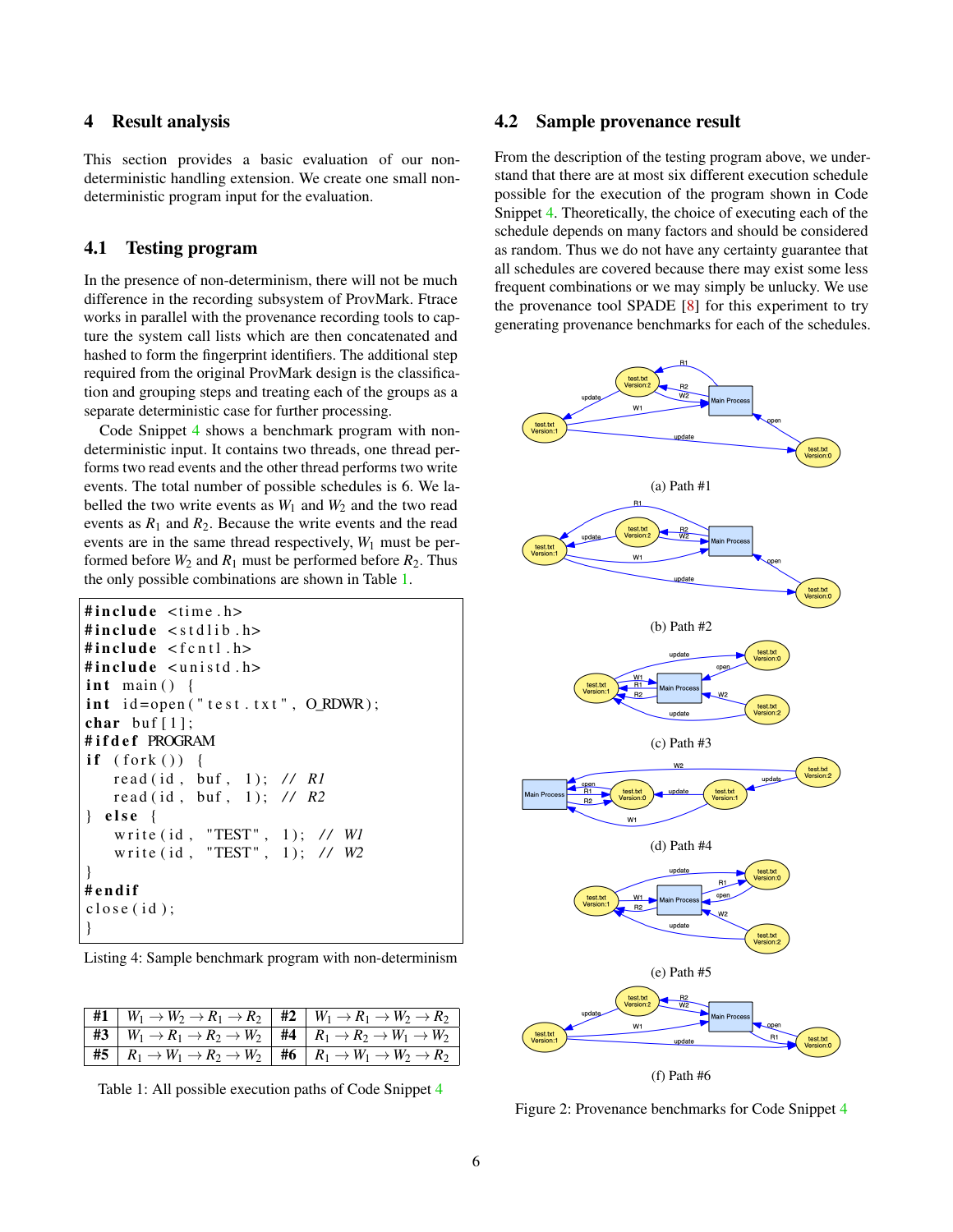Figure [2a-2f](#page-5-3) shows the six different benchmarks as an example. The write system call will trigger a version update of the files. As there are exactly two write events in all of the possible schedules, thus there are three versions of the file test.txt in the graph results. The different order of the write and read system calls does affect some edges as they are pointing out from a different version of the same file. Although they look similar, it does reflect that the read event is initiated from different versions of the file. For example, the result of Path  $#3$  shown in Figure  $2c$  has two read events between two write events. In this path schedule, the file has been updated once before the two read events, thus the two edges representing the read event points to version 1 of the file. On the contrary, the two read events happen before any write event in Path #4 (Figure  $2d$ ), which makes the resulting graphs contains two read edges pointing to version 0 of the file. The yellow oval represents the files in different versions while the blue rectangle represents the main process of the program execution. Due to limited space, some other property labels have been omitted.

#### 4.3 Non-deterministic schedules coverage

One of the important considerations for the provenance benchmark generation of non-deterministic input is the coverage of possible schedules. In general, if there are *N* different schedules for a program, it is not likely that all *N* schedules will be covered by just executing *N* trials. It generally takes more execution trials to cover all the schedules. We have done some basic evaluation of the coverage using the program described in Code Snippet [4.](#page-5-1) As mentioned in Table [1,](#page-5-2) there are six possible schedules for this program. We defined twenty test cases. Each of the test cases has a different number of trial executions ranging from one trial to twenty trials. Each of the test cases is executed 10 times and results in 10 numbers of coverage which are used to calculate the average coverage of schedules for each test cases. The result is shown in Figure [3.](#page-6-1)

From the chart shown in Figure [3,](#page-6-1) we can see the average number of different schedules observed after executing varying numbers of trials. The experiment is done by observing the audit log to determine the order of the read/write event. This is possible because the audit daemon will automatically assign event IDs to system calls in execution order, thus observing the event IDs for the read/write event can determine the schedule for this run. Although in the 10 repeat executions of 6 trials can sometimes cover all 6 schedules, it does not succeed in most cases and makes the average coverage lower than 3. In our experiment, even if we execute 20 trials, we still cannot guarantee that all 6 trials have been covered. During our experiment, we successfully cover all 6 schedules in 9 runs of the 10 trial executions of the test case, but there is 1 run that only covers 5 schedules for the 20 trial executions test case which make it not 100% coverage. Even if the ex-



7

<span id="page-6-1"></span>

Figure 3: Average schedule covered for Code Snippet [4](#page-5-1)

periment does succeed in covering all of the schedules, it is still not guaranteed that in the next execution, all schedules will be covered. We just assume in most of the cases, most schedules should be covered and thus there is a provenance benchmark generated for each of the possible schedules. Repeating the process or increasing the number of trials does help to increase the full coverage rate but it has no guarantee for full coverage.

From the experiment above, it is understood that although in the worst-case scenario, executing 20 trials still did not cover all schedules, it is still possible to cover them with fewer trials in general. It is always important to consider the balance between performance and accuracy. In addition to the above simple trial and error approach to determine the best threshold balance for the performance and full coverage, we also plan to make use of a symbolic execution approach to act as an evaluation mechanism to help us determine the best trial run needed for each of the experiment. This approach is one of the planned enhancements to our extension to ProvMark and are further discussed in Section [5.](#page-6-0)

# <span id="page-6-0"></span>5 Discussion

There are two limitations from our extension requiring further enhancement. In the integrity checking case study in Chan et al. [\[6\]](#page-8-9), it provides two features. One of them is to identify if integrity problems and abnormality do exist in an execution. The other one is to showcase the provenance for the problematic part which helps the developers to locate the problem. Our extension to allow ProvMark to handle non-deterministic input still contains certain limitations. There is a possibility of false negatives with non-determinism. In our simple program, each possible path schedule contains exactly two read and two write events. Thus the random loss of system call records is identifiable from the incorrect number of the resulting graph as all schedule has four system calls for the correct execution.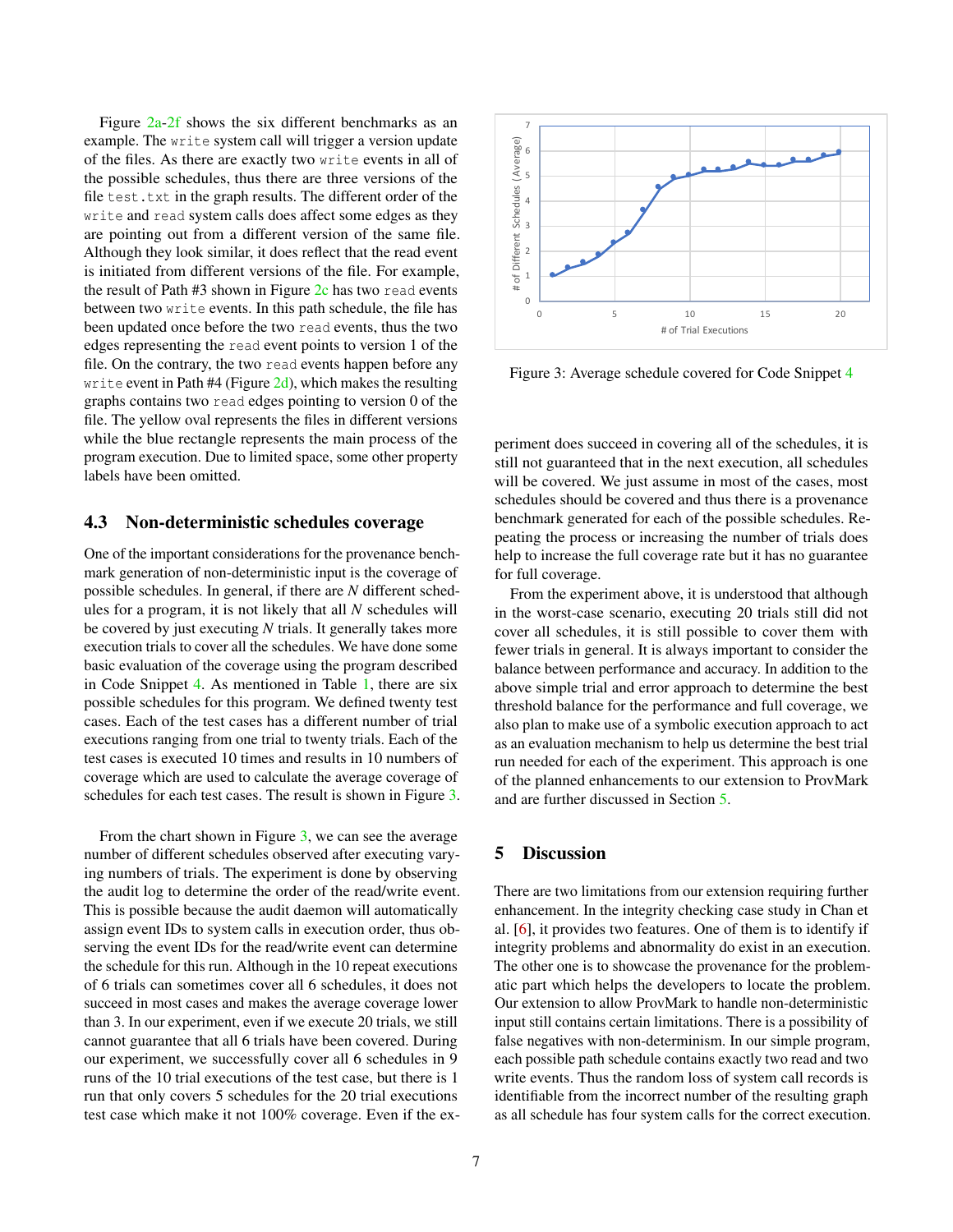But in reality, this may not be true for every execution. An example is shown in Listing [5.](#page-7-1) In this program, the execution path is either a single read event or a read event followed by a write event. If the current execution goes through the second path and the audit log of the write event is lost and causes an integrity problem, our approach will not be able to detect it as the resulting audit log and provenance graph will falsely match the model provenance graph for the first path and get an empty result. This creates a false negative event for the integrity checking. Currently, we can only repeat the experiment for more runs to reduce (but not eliminate) the false negative rate, it remains a limitation for the approach and requires further enhancement.

```
\#include < \text{stud}\text{e} \lt \text{stdlib}. \text{h}#include t = 1void main () {
            s r and ( time (0) );
            if (rand ()\%2 == 0) {
                        read (...);} else {
                        read (\ldots); write (\ldots);}
}
```
Listing 5: Example for special case

Aside from the possible false negative detection, our approach contains another limitation. If there is a loss in the provenance collection, we are able to identify it but we may fail to detect the path of the target execution or locate the problematic path schedule. The major reason is that it is possible that two or more paths behave very similarly to each other when a certain system call is missing from the input. This remains one of the limitations of our approach extending to non-determinism and integrity checking reasoning. It requires future enhancement. Our approach does allow ProvMark to handle non-deterministic inputs, and additional consideration of every case and applications of this approach should be the next target for future research and enhancement.

In reality, the handling of non-determinism is one of the obstacles to using ProvMark for security analysis and intrusion detection besides the scalability problem. Although our work does not guarantee to cover all non-deterministic paths for a random execution, it does help to generate benchmark patterns for identifying most of the possible paths of execution. This can help to understand and discover possible paths of execution and analyse them to understand what activity sequence has been executed in a runtime section. It also helps to understand the behaviour of certain activity sequences and how provenance systems describe them. On top of that, the behaviour and reliability of the provenance system could also be evaluated by comparing benchmarks for (non-)deterministic and executions and across different provenance systems.

# <span id="page-7-0"></span>6 Conclusion

The original design objective of the automated ProvMark tool is aiming to provide all-around automated expressiveness benchmarking for real-world applications and executions. Thus ProvMark's initial lack of support for nondetermimism was one of the biggest obstacles to applying Prov-Mark to security analysis, intrusion detection and integrity checking. We proposed an extension to ProvMark to handle non-determinism. We then provide simple evaluation with small program examples. We also discuss limitations of our approach and possible future enhancements of enhanced Prov-Mark. We demonstrate that the enhancement of ProvMark helps to analyse the behaviour and reliability of the provenance systems used for security and related applications. This can help promote dependable provenance systems for specific security applications like intrusion detection, auditing and forensic evidence trace generation.

Although our work does not guarantee to cover all nondeterministic paths for a random execution, it does help to generate benchmark patterns for identifying most of the possible paths of execution. This can help to discover possible paths of execution and analyse them to understand what activity sequence has been executed in a runtime session. This work provides an alternative for identifying malicious behaviour in certain execution. Our extension to ProvMark is evaluated and shown to work well for handling different kinds of non-determinism. It is important to appreciate that we are not modifying the basic functionality of the ProvMark tool, thus the original assumptions and limitations of ProvMark still apply, with the exception that non-deterministic execution has been properly handled by our extension. Our work successfully extends ProvMark to handle non-deterministic coverage, both in experiment and a realistic case study. This approach allows ProvMark to provide more complete and realistic analysis and benchmarking of provenance tools, which result in more reliable and consistent provenance systems.

#### Acknowledgements

Effort sponsored by the Air Force Office of Scientific Research, Air Force Material Command, USAF, under grant number FA8655-13-1-3006. The U.S. Government and University of Edinburgh are authorised to reproduce and distribute reprints for their purposes notwithstanding any copyright notation thereon. Cheney was also supported by ERC Consolidator Grant Skye (grant number 682315) and an ISCF Metrology Fellowship grant provided by the UK government's Department for Business, Energy and Industrial Strategy (BEIS). This material is based upon work supported by the Defense Advanced Research Projects Agency (DARPA) under contract FA8650-15-C-7557.